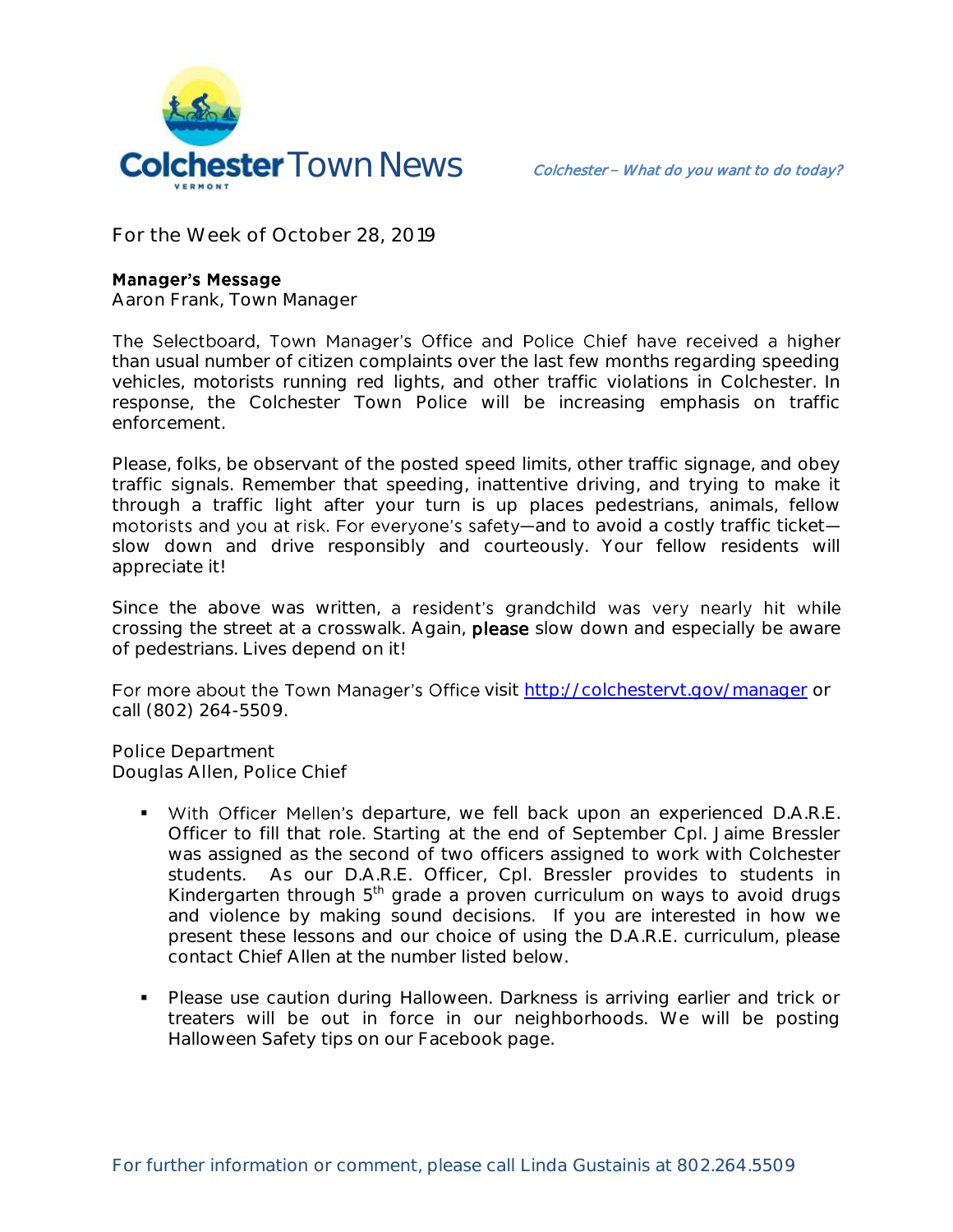

Since September  $25<sup>th</sup>$ , CPD has responded to 1022 calls for service. These calls resulted in 42 arrests for violations including Identity Theft, Burglary, and Embezzlement, among others.

For more about Colchester Police Department visit<http://colchestervt.gov/police> or call (802) 264-5556 (non-emergency).

**Rescue and Technical Rescue Squads Scott Crady, Rescue Chief**

- We have started upgrades to the rescue station. This project is anticipated to take approximately 3 weeks. When finished, we will post pictures on the Town website. These upgrades will include:
	- o Energy efficient upgrades to the interior lighting
	- o Energy efficient upgrades to the air conditioning system
	- o Relocating the duty staff office to gain more space, and reorganizing the work flow of the station to accommodate the growth of the organization
- Colchester Rescue personnel will continue to staff home football games for Colchester High School Lakers until the end of their season.
- There were 153 emergency medical calls in the last 30 days, compared to 146 calls last year for this time frame.

For more about Colchester Rescue, please visit [http://colchestervt.gov/rescue](http://colchestervt.gov/rescue/index.shtml) or call (802) 264-5990.

**Upcoming Town Meetings:** 

- Planning Commission: 1st & 3rd Tuesdays of the month, 7:00 PM. November meetings: 11/5 and 11/19
- **-** Development Review Board: 2nd Wednesday of the month, 7:00 PM. November meeting: 11/13
- **Recreation Advisory Board:** 2nd Wednesday of the month, 7:00 AM, Champlain Room, 2nd floor. November meeting: 11/13
- **Cemetery Advisory Committee:** Next meeting: Thursday, 12/19, 8 AM in the Champlain Conference Room, Colchester Town Offices, 2<sup>nd</sup> floor.
- **Conservation Commission:** 3rd Monday of the month, 7:00 PM, at the Bayside Activity Center or per agenda. November meeting: 11/18
- **Library Board of Trustees:**  $3^{rd}$  Thursday of the month, 4:30 PM at Burnham Library. Next meeting: 11/21
- **Selectboard:** 2nd & 4th Tuesday of the month, 6:30pm. Next meeting: 11/12 The 11/26 meeting has been cancelled.

(All meetings take place at the Colchester Town Offices, 781 Blakely Road, in the Outer Bay Conference Room on the 3<sup>rd</sup> floor unless otherwise noted.)

**Upcoming Veteran's Day events:**